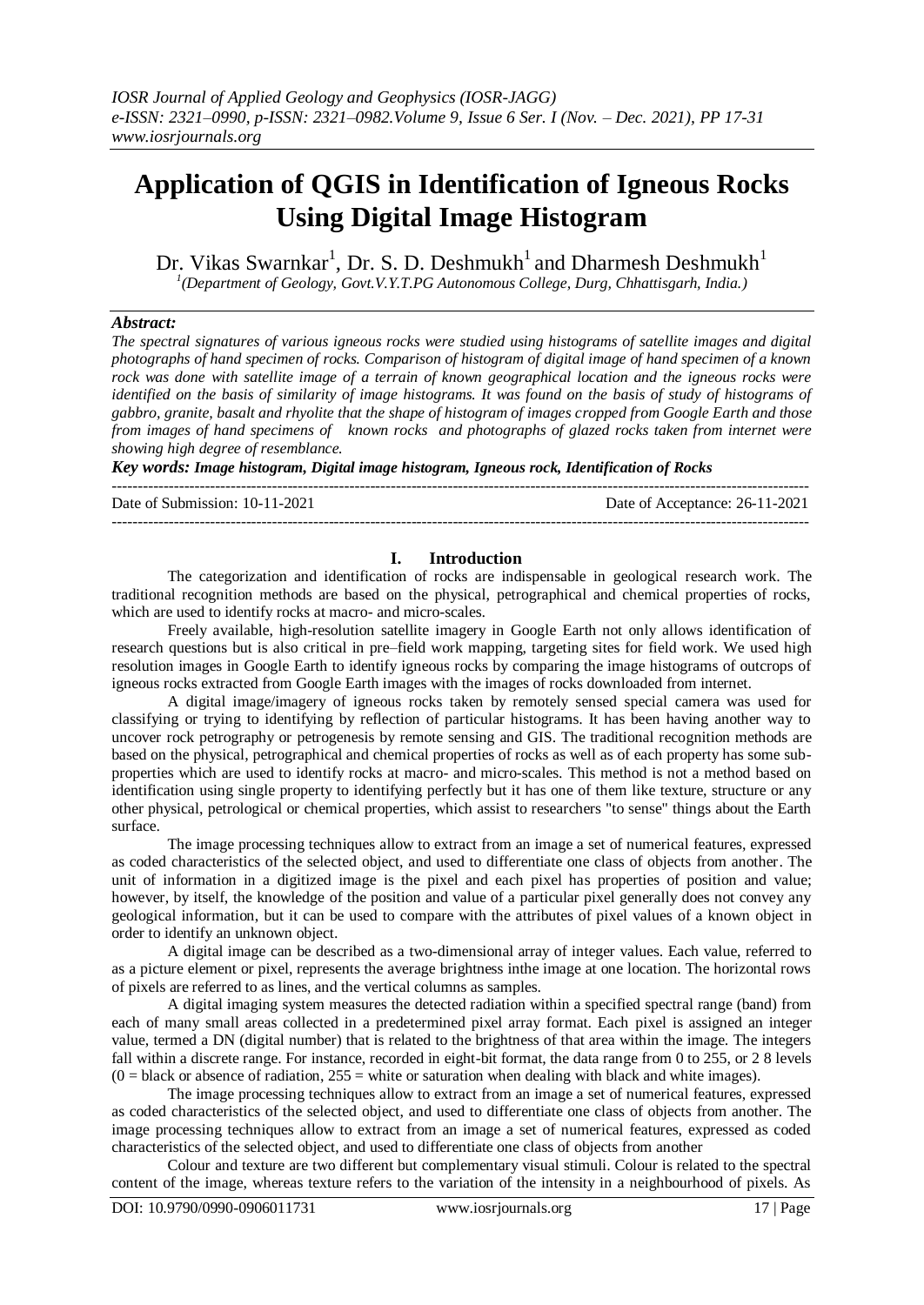used herein, the term "spectral content" refers to the energy distribution in the visible region of the electromagnetic spectrum.

Colour has been extensively used in image processing . Most commonly the colour content of an image is conveyed by three channel digital images, such as the RGB images used in our investigation. Colour based features are invariant to translation and/or rotation of the pixels in an image, and onlyslightly dependent on the viewing angle. Histogram based methods rely on the probability distribution of the colours of a predefined palette.

The histogram of an image is a graphical representation of the frequency of pixel intensity occurrence in the image. In an 8-bit grayscale image, such as a scanned document, 256 grayscale values are possible. Another image acquisition method, for instance, a digital camera, might produce 16-bit images, which results in 65,536 possible grayscale values. A large peak in an image histogram identifies a group of common grayscale values, whereas a valley indicates that one or several adjacent grayscale values are less common in the image. In a color image, the individual red, green, and blue (RGB) color components can be similarly viewed as histograms.

A histogram is a very important tool in Image processing. It is a graphical representation of the distribution of data. An image histogram gives a graphical representation of the distribution of pixel intensities in a digital image. The x-axis indicates the range of values the variable can take. This range can be divided into a series of intervals called bins. The y-axis shows the count of how many values fall within that interval or bin. When plotting the histogram we have the pixel intensity in the X-axis and the frequency in the Y-axis. As any other histogram we can decide how many bins to use.



**Figure-** 1: Table in left is showing digital number of a hypothetical image. Central table shows frequency of occurrence of each digital number. Figure at the right is the graphical representation i.e. histogram of the central table.

A histogram can be calculated both for the gray-scale image and for the colored image. In the first case we have a single channel, hence a single histogram. In the second case we have 3 channels, hence 3 histograms. Calculating the histogram of an image is very useful as it gives an intuition regarding some properties of the image such as the tonal range, the contrast and the brightness.In an image histogram, the x-axis represents the different color values, which lie between 0 and 255, and the y-axis represents the number of times a particular intensity value occurs in the image.

## **II. Methodology**

Igneous rocks were used in the present study because igneous rock is primary rock and is not weathered form of any other rock. Igneous rock is formed through the cooling and solidification of magma or lava, with or without crystallization, either below the surface as intrusive(plutonic) rocks or on the surface as extrusive(volcanic) rocks. The methodology of present work can be summarized as follows: -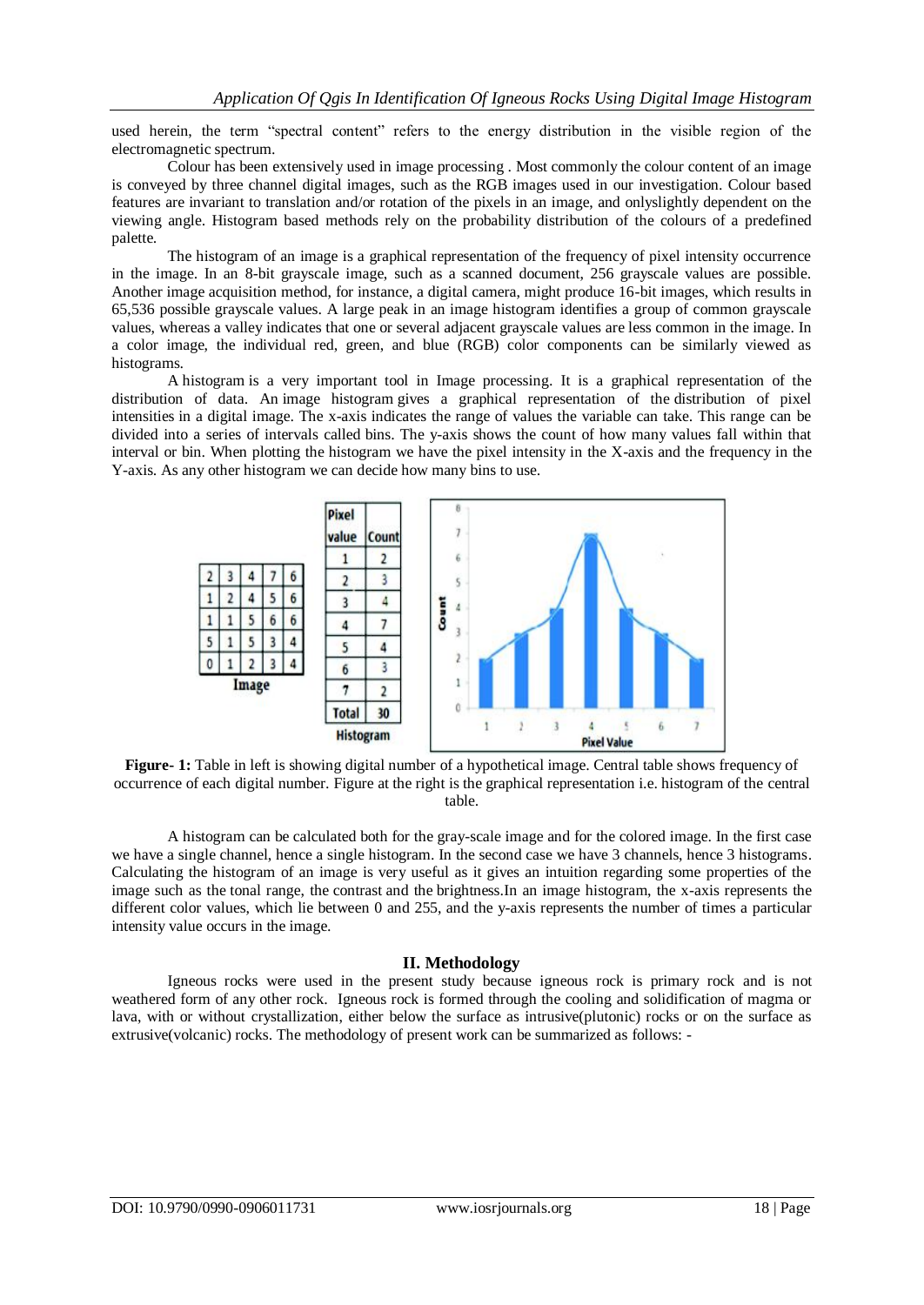

**Acquisition of image from imagery: -**Using Google Earth Pro, image of an outcrop of a known rock from a locality is acquired along with its coordinates.

**Acquisition of image of the same rock from internet: -**Photographs of same rock and glazed rock was download through the Googlesearch engine.

**Processing of images in QGISSoftware: -** The three types of images (Google Earth image of the outcrop, image of the same rock and image of the same rock having glazed surface were cropped and processed in QGIS software.Version 2.0.1.

**Histogram creation: -**Different histogram patterns were obtained for different images, using QGIS software.

**Comparison of Histograms and preparation of attribute tables: -**The histograms were compared and tables for three colors with their Frequency peak value, Pixel value and  $X \& Y$  values were prepared.

**Synthesis and Interpretation: -**The resultant tables and histograms of each rock type were observed and interpreted.

The present studies were carried out on images of four rock types namely basalt, gabbro, rhyolite and granite. The observations made during the studies are presented in next few paragraphs. They include brief description of each rock, its images and respective histograms.

**Basalt**:- Basalt is a dark-colored, fine-grained, igneous rock composed mainly of plagioclase and pyroxene minerals. It most commonly forms as an extrusive rock, such as a lava flow, but can also form in small intrusive bodies, such as an igneous dike or a thin sill. It has a composition similar to gabbro. The difference between basalt and gabbro is that basalt is a fine-grained rock while gabbro is a coarse-grained rock.For large scale identification we use Google earth image for basalt for lava flow in surface so we find a location. Basalt underlies more of Earth's surface than any other rock type. Most areas within Earth's ocean basins are underlain by basalt. Although basalt is much less common on continents, lava flows and flood basalts underlie several percent of Earth's land surface.

A part of Google Earth imagery with known locality of occurrence of basalt was acquired and cropped and histogram was created using QGIS as follows

**Place:-**Lava flow in 12 may 2018 Pahoa, HI, USA

**Longitude:-**19<sup>0</sup> 28'25.36" N, **Latitude:-**154<sup>0</sup> 52'18.93"W, **Elevation:-**397 ft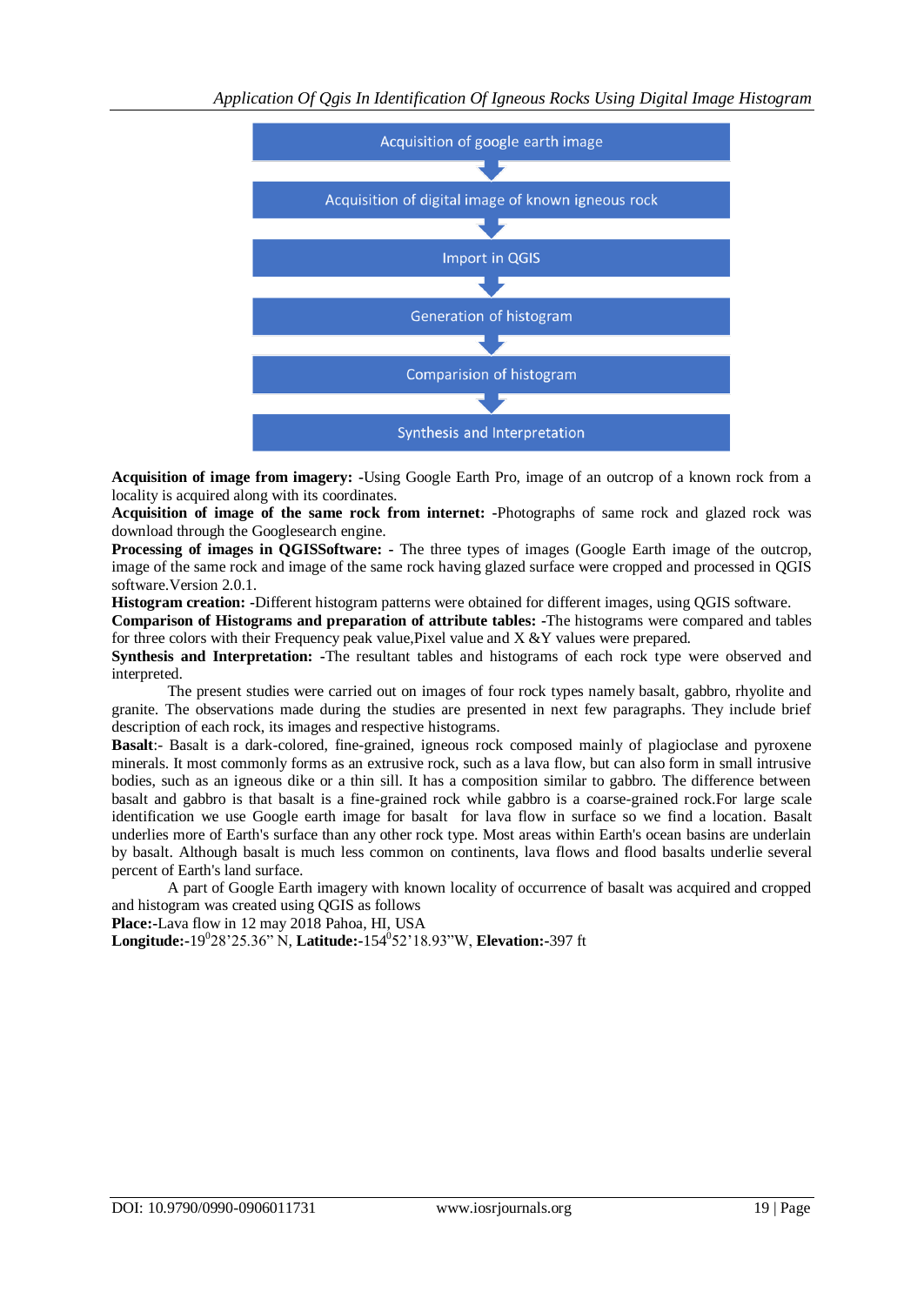

**Figure 2 (A)** Given true color Google earth image is depicting basaltic lava flow from Pahoa, HI, from USA , **(B)** and **(C)** Cropped image of image **(A)** and histogram respectively.

Histograms of photographs of hand specimens of basalt and glazed images of basalts downloaded from internet were also plotted. They are shown below.



**Figure3 :-** Images of various hand specimens ofbasalt and 1, 2 and 3 are showing various basalt rock and their respective histograms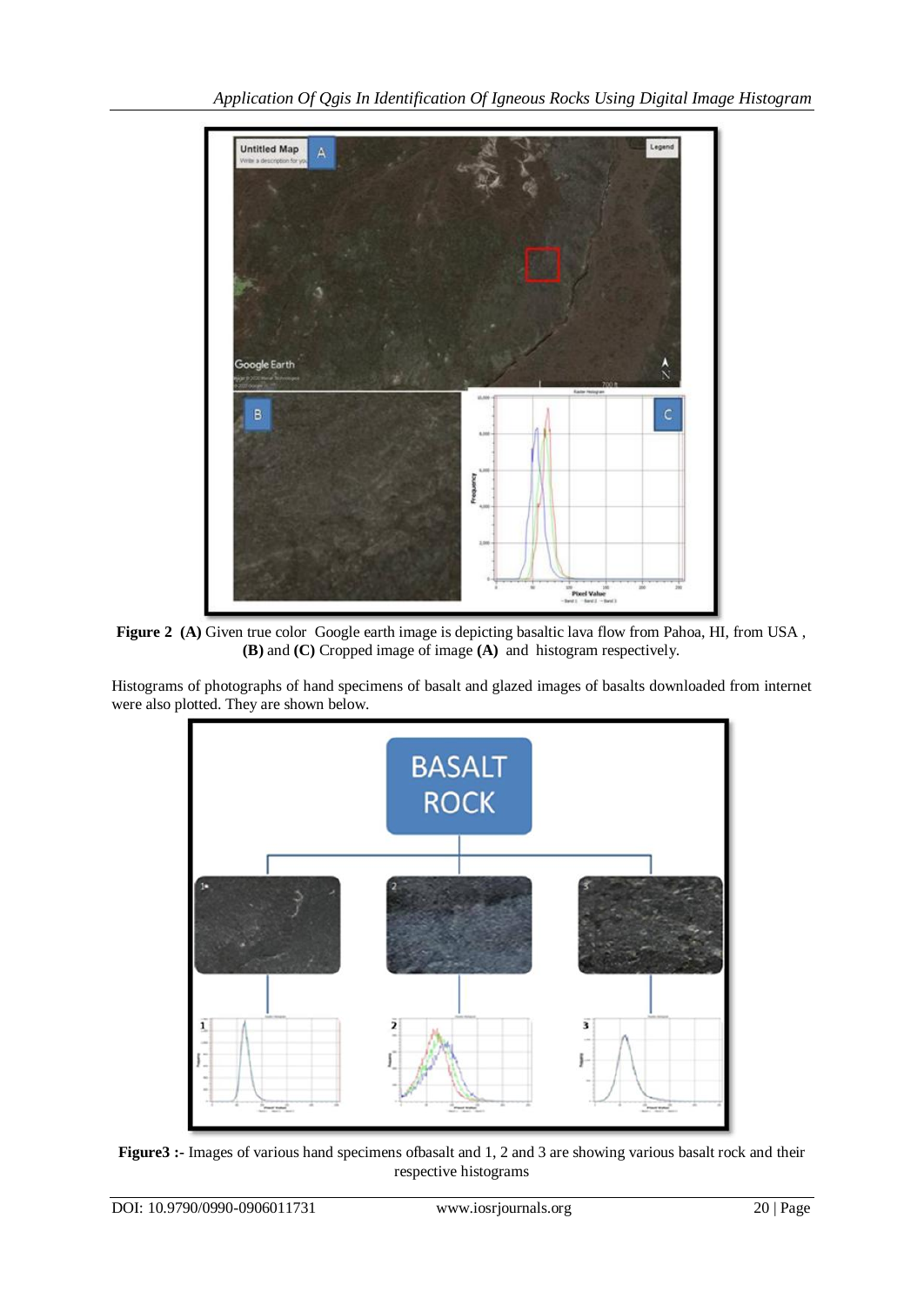

**Figure 4 :-** Glazed images of basalts downloaded from internet and their respective histograms

**Gabbro: -** Gabbro is a coarse-grained, dark-colored, intrusive igneous rock. It is usually black or dark green in color and composed mainly of the minerals plagioclase and augite.Gabbro is composed mainly of calcium-rich plagioclase feldspar (usually labradorite or bytownite) and pyroxenes (usually augite). Minor amounts of olivine might also be present in the rock. Gabbros are equivalent in composition to basalts. The difference between the two rock types is their grain size. Basalts are extrusive igneous rocks that cool quickly and have fine-grained crystals. Gabbros are intrusive igneous rocks that cool slowly and have coarse-grained crystals.A part of Google Earth imagery with known locality of occurrence of Gabbro was acquired and cropped and histogram was created using QGIS as follows

**Place:-**Zuma Rock, Nigeria**Longitude:-**9 0 07'41.37"N **Latitude:-**7 0 14'16.51"E **Elevation:-** 1323ft



**Fig 5(A)** Given Google earth image is depicting intrusive Gabbro rock from Zuma rock, Nigeria **(B)** and **(C)** Cropped image of image **(A)** and histogram respectively.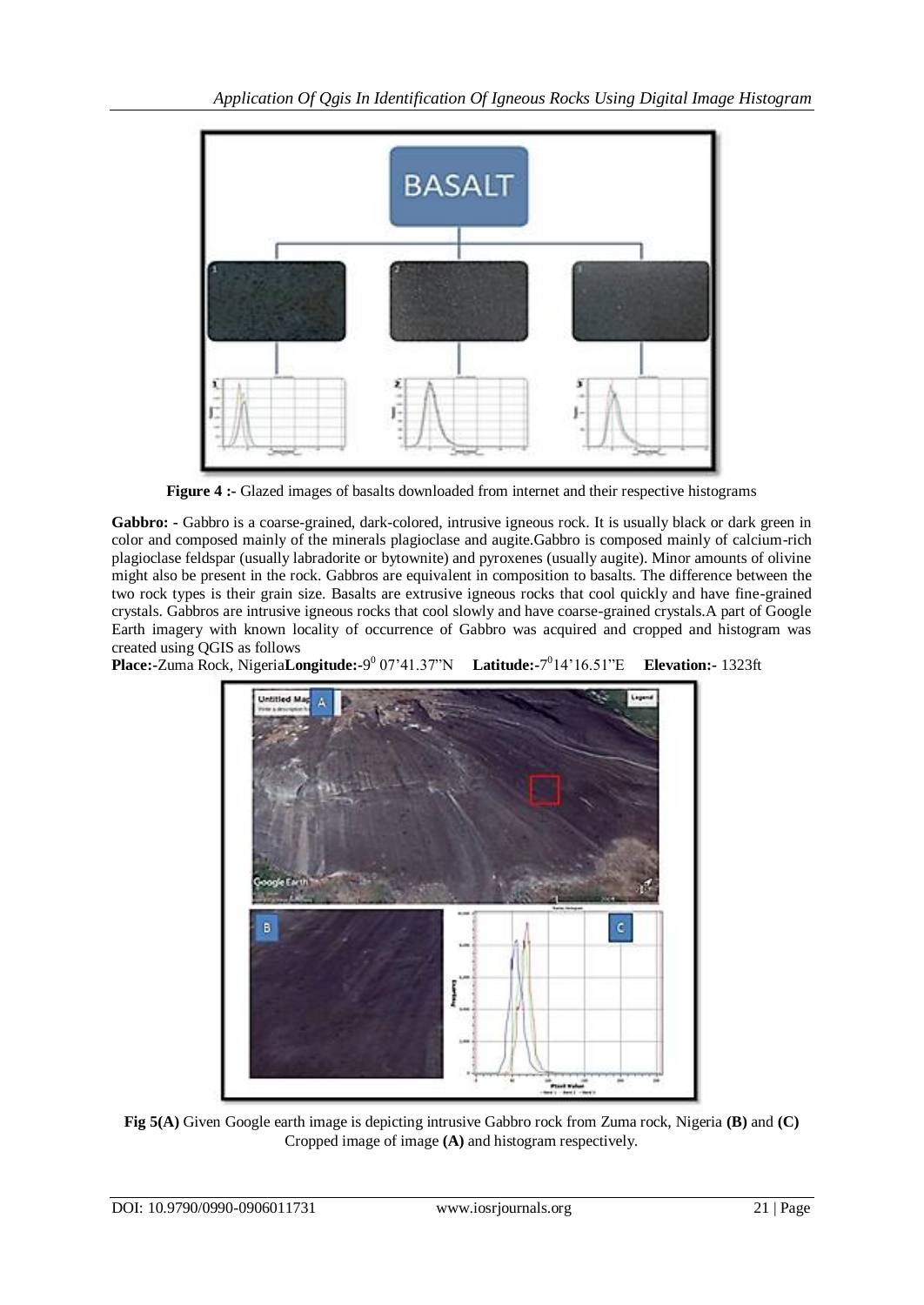

**Figure 6** Photograph of various hand specimens of gabbro and their histogram.



**Figure 7** Photograph of Glazed gabbro rocks with their histogram.

**Rhyolite:-**Rhyolite is an extrusive igneous rock with a very high silica content. It is usually pink or gray in color with grains so small that they are difficult to observe without a hand lens. Rhyolite is made up of quartz, plagioclase, and sanidine, with minor amounts of hornblende and biotite. Trapped gases often produce vugs in the rock. These often contain crystals, opal, or glassy material.A part of Google Earth imagery with known locality of occurrence of Rhyolitewas acquired and cropped and histogram was created using QGIS as follows **Place**:-Ghost town near Rhyolite mountain, Nevada, USA

**Longitude:**- 36<sup>0</sup>54'27.25"**N** latitude:-116<sup>0</sup>49'42.22"W Elevation:-3877 ft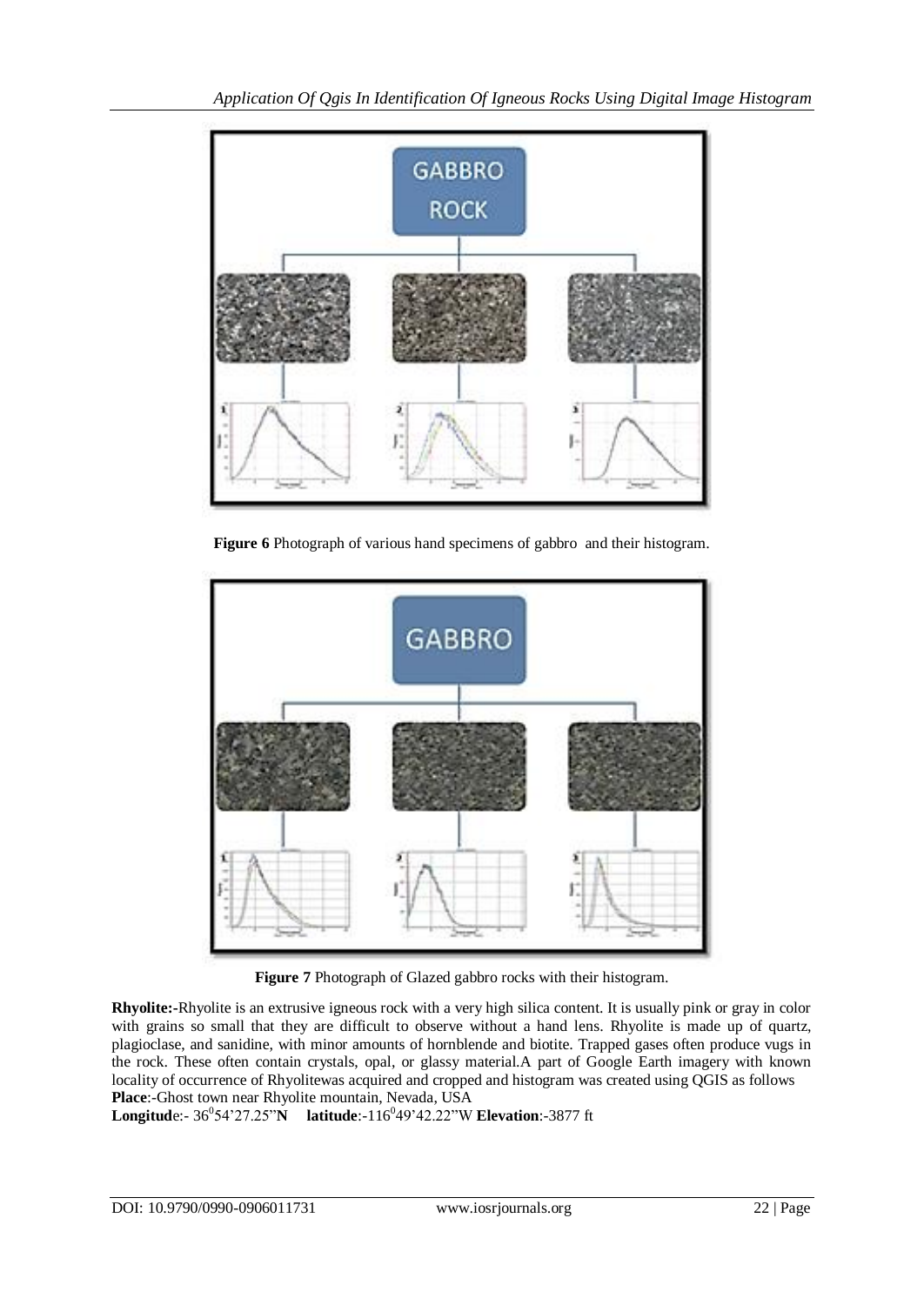

**Figure - 8(A)** Given Google earth image is depicting intrusive Rhyolite rock from ghost town near Rhyolite mountain, Nevada, USA **(B)** and **(C)** Cropped image of image **(A)** and histogram respectively.



**Figure 9** Photograph of various hand specimens of Rhyolite with their histogram.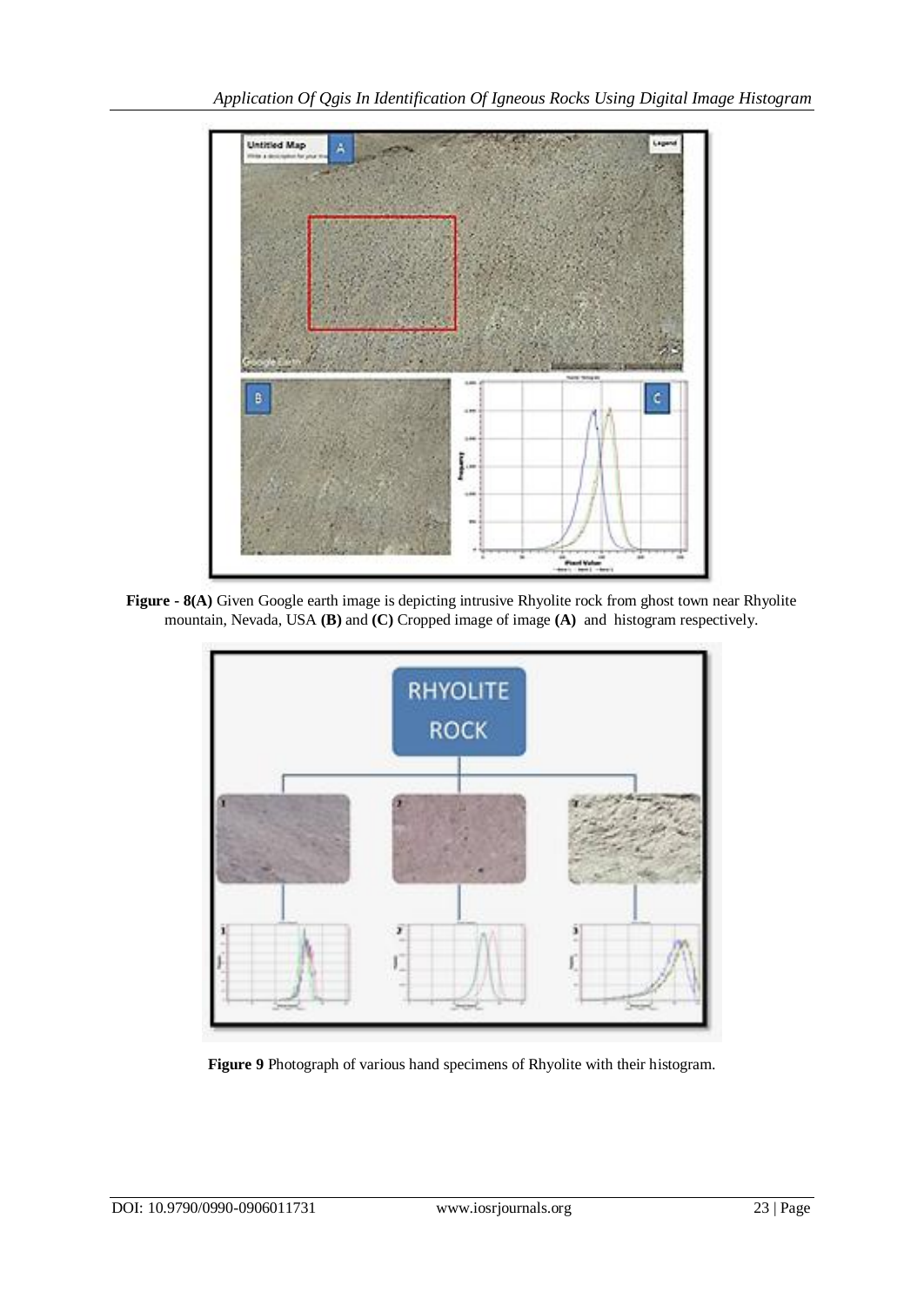

**Figure 10** Photograph of glazed rhyolite rocks with their histogram.

**Granite**:-Granite is a light-colored igneous rock with grains large enough to be visible with the unaided eye. It forms from the slow crystallization of magma below Earth's surface.Granite is composed mainly of quartz and feldspar with minor amounts of mica, amphiboles, and other minerals. This mineral composition usually gives granite a red, pink, gray, or white color with dark mineral grains visible throughout the rock.A part of Google Earth imagery with known locality of occurrence of Granite was acquired and cropped and histogram was created using QGIS as follows

**Place**:-Dongargarh, Chhattisgarh, India **Longitude:**- $21^010^339.66^{\prime\prime}$ N latitude:-80<sup>0</sup>44'59.72"<sup>E</sup> **Elevation:**-1573 ft



**Figure11 (A)** Given Google earth image is depicting intrusive granite rock from Dongargarh, Chhattisgarh, India **(B)** and **(C)** Cropped image of image **(A)** and histogram respectively.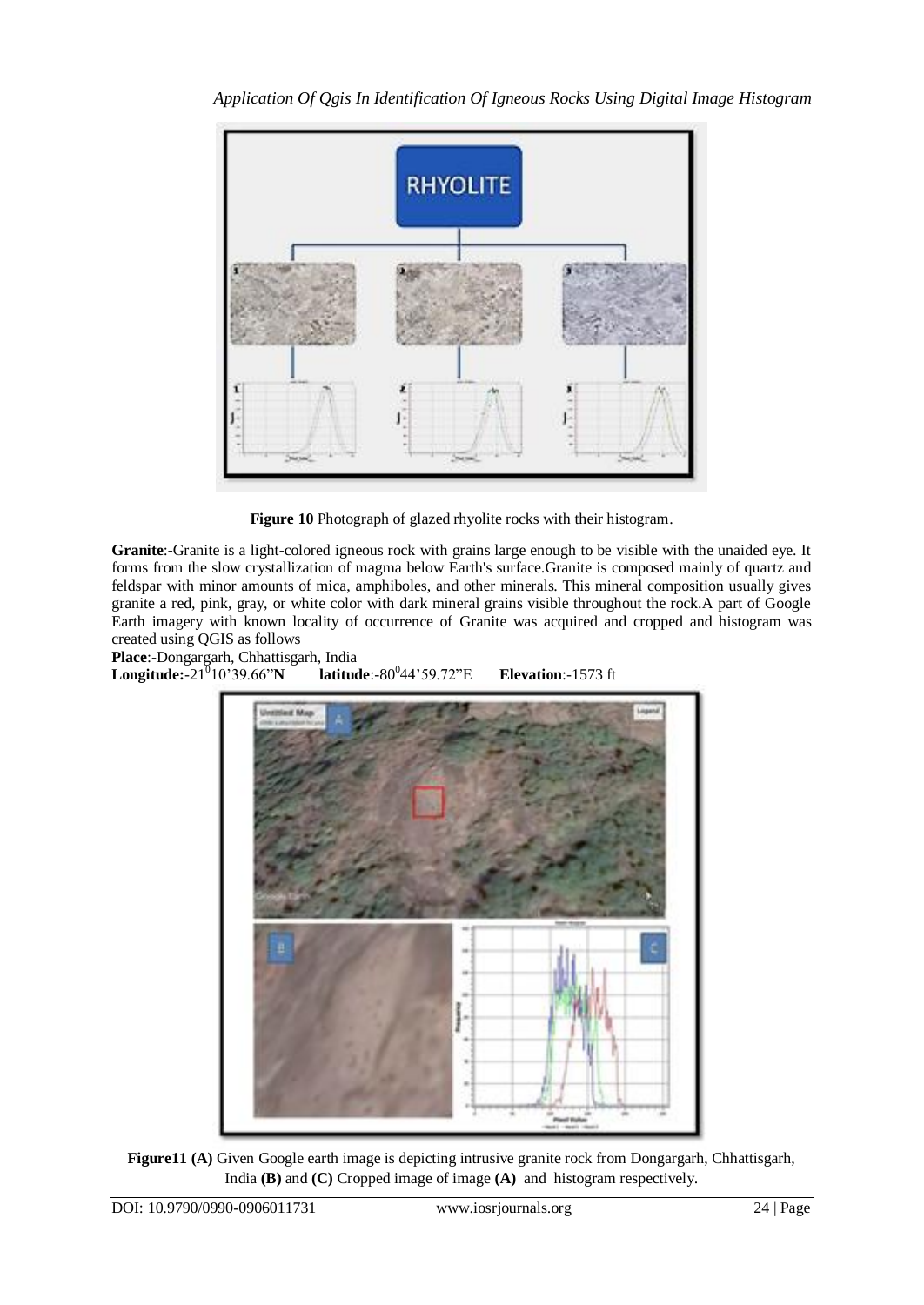

**Figure 12** Photograph of various fresh field samples ofgranite with their histogram.



**Figure 13** Photograph of Glazed Granite rocks with their histogram.

## **III. Synthesis of Data**

In this section comparison of various histograms and observed values in the histograms of various rock types are presented below.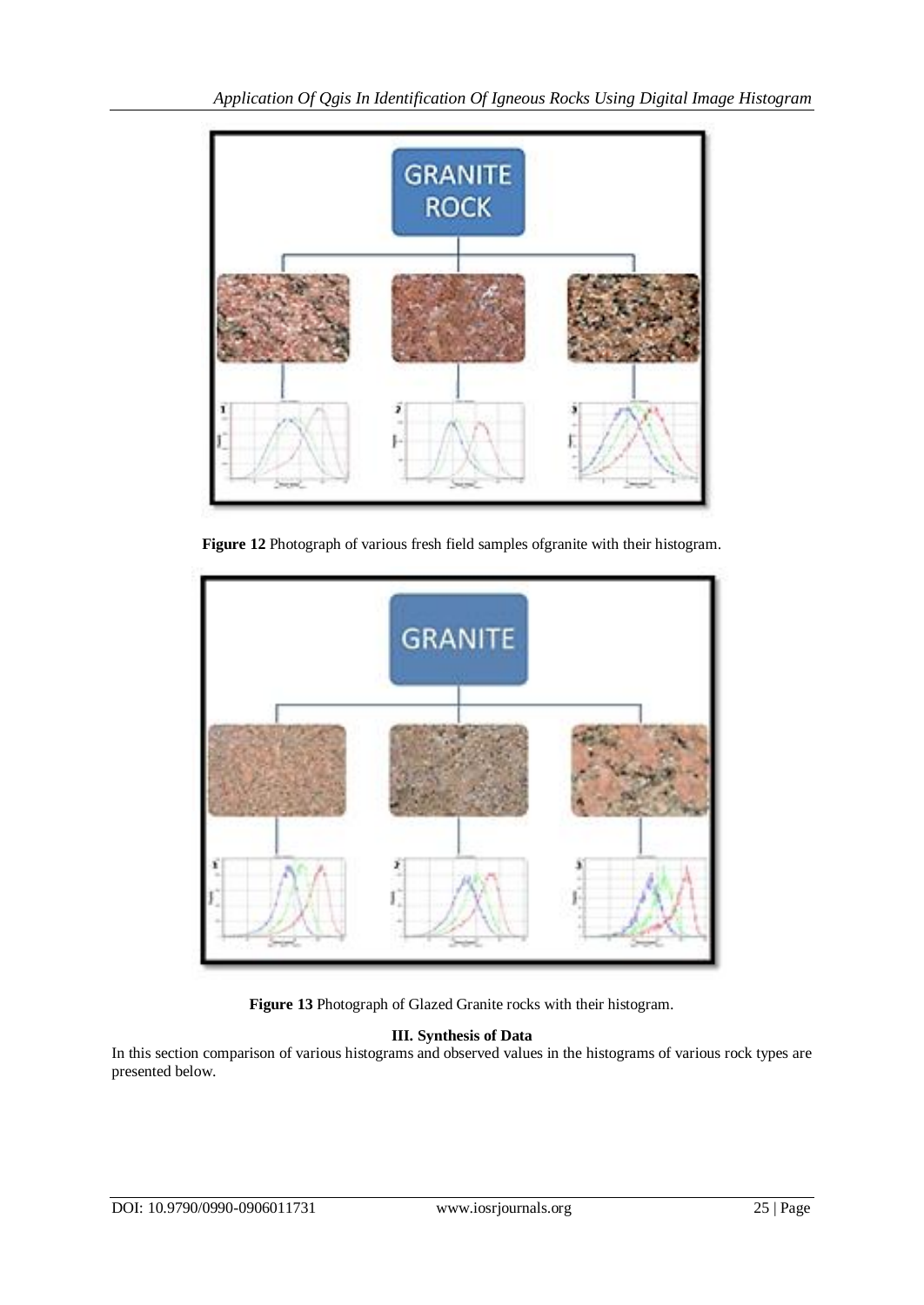

**Figure14 : (A) -**histogram of Google satellite image of Basalt **(B) -** histogram of basalt hand specimen rock photo **(C) -** histogram of basalt glazed photo **(D) -** This figure shows that the **(A), (B)** and **(C)** histogram curve through overlapping show same pattern .

|               |                              |                         |                |            | basalt.                 |                |            |                         |                |            |
|---------------|------------------------------|-------------------------|----------------|------------|-------------------------|----------------|------------|-------------------------|----------------|------------|
| <b>BASALT</b> |                              |                         |                |            |                         |                |            |                         |                |            |
| Figure        | Histogram<br>location        | Red graph pattern       |                |            | Green graph pattern     |                |            | Bluegraph pattern       |                |            |
|               |                              | Frequency<br>Peak point | Pixel<br>value | X and      | Frequency<br>Peak point | Pixel<br>value | X and<br>Y | Frequency<br>Peak point | Pixel<br>value | X and<br>Y |
| $\mathbf{A}$  | Google<br>Satellite<br>Image | 9500                    | 40-100         | 70<br>9500 | 8500                    | 40-105         | 70<br>8500 | 8400                    | 30-95          | 60<br>8400 |
| B             | Hand<br>Specimen             | 1600                    | 10-150         | 65<br>1600 | 1600                    | 10-150         | 65<br>1600 | 1600                    | 10-150         | 65<br>1600 |

**1500 8500**

**1500-1550 15-130 48**

**10 150**

**Min-1500 Max-9500** **1550**

**48 9500**

**Table :1** The attributes of peak point frequency, Pixel values and X-Y values observed in 4 histograms of basalt.

C Glazed Image

D Overlapping Histogram

**1500-1550 15-130 50**

**10 150** **1550**

**50 8500** **1500 8400**

**1500-1550 15-130 50**

**10 150** **1550**

**50 8400**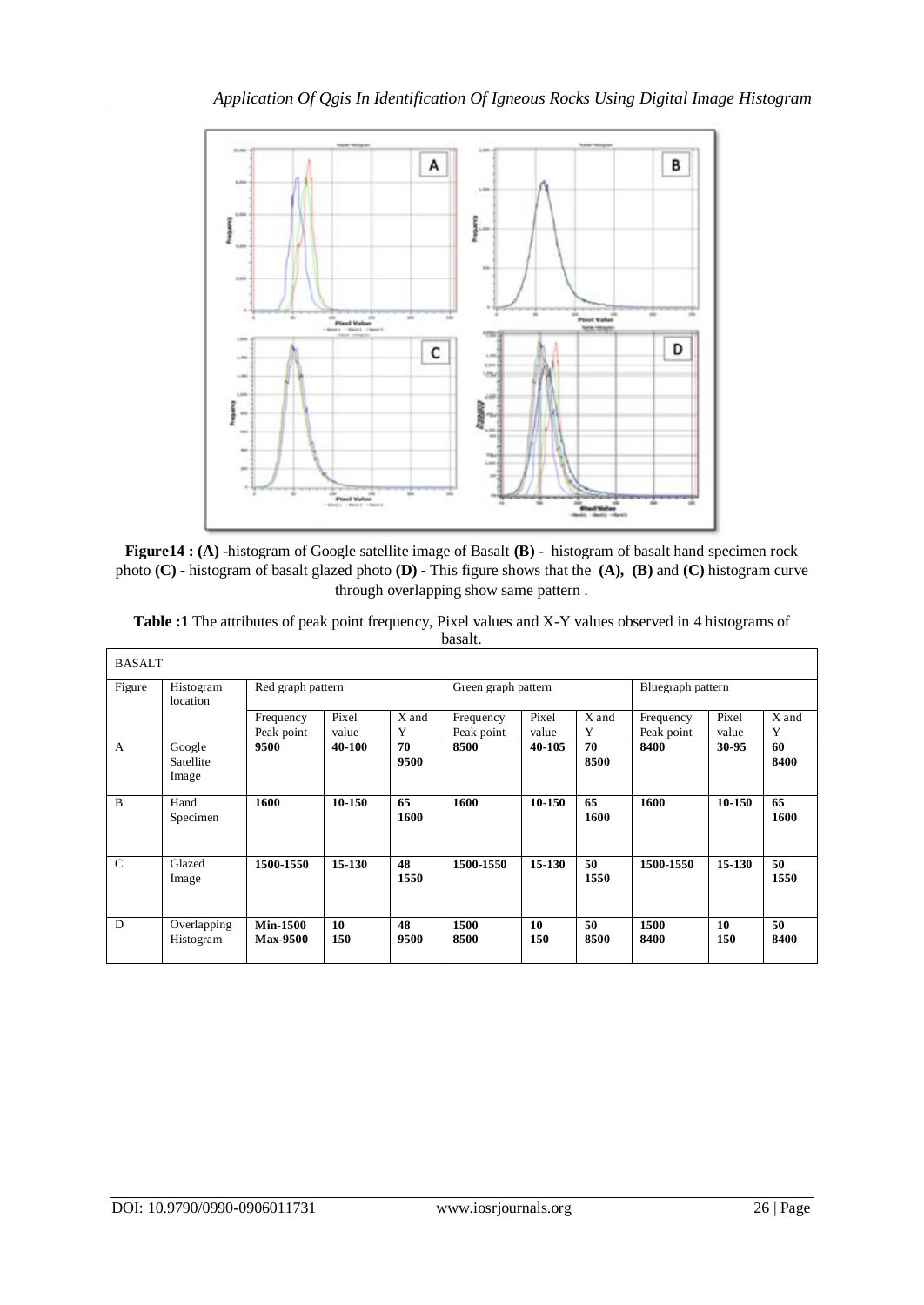

**Figure15 : (A) -**Histogram of Google satellite image of gabbro **(B) -** Histogram of gabbro hand specimen rock photographs **(C) -** Histogram of glazed photo of gabbro **(D) -** This figure shows that the **(A), (B)** and **(C)** histogram curve through overlapping show same pattern.

| Table :2 The attributes of peak point frequency, Pixel values and X-Y values observed in 4 histograms of |  |
|----------------------------------------------------------------------------------------------------------|--|
| gabbro.                                                                                                  |  |

| Gabbro        |                                |                 |          |       |                     |        |             |                   |              |       |
|---------------|--------------------------------|-----------------|----------|-------|---------------------|--------|-------------|-------------------|--------------|-------|
| Figure        | Histogram<br>Red graph pattern |                 |          |       | Green graph pattern |        |             | Bluegraph pattern |              |       |
|               | location                       | Frequency       | Pixel    | X and | Frequency           | Pixel  | X and       | Frequency         | Pixel        | X and |
|               |                                | Peak point      | value    | Y     | Peak point          | value  | Y           | Peak point        | value        | Y     |
| A             | Google                         | 9500            | $40-100$ | 70    | 8500                | 40-105 | 70          | 8400              | 30-95        | 60    |
|               | Satellite                      |                 |          | 9500  |                     |        | 8500        |                   |              | 8400  |
|               | Image                          |                 |          |       |                     |        |             |                   |              |       |
| B             | Hand                           | 1100-1200       | 10-220   | 90    | 1200                | 5-215  | 80          | 1200-1250         | $0 - 200$    | $70-$ |
|               | Specimen                       |                 |          | 1150  |                     |        | <b>1200</b> |                   |              | 1250  |
| $\mathcal{C}$ | Glazed                         | 230             | 10-160   | 60    | 220                 | 10-160 | 50          | 220               | 10-160       | 50    |
|               | Image                          |                 |          | 230   |                     |        | 220         |                   |              | 220   |
| D             | Overlapping                    | $Min-230$       | 10       | 60    | 220                 | 5      | 50          | 220               | $\mathbf{0}$ | 50    |
|               | Histogram                      | <b>Max-9500</b> | 220      | 9500  | 8500                | 215    | 8500        | 8400              | 200          | 8400  |

**Rhyolite:-**These are histograms of Rhyolite rock through the Google satellite image, hand specimen and glazed photo respectively.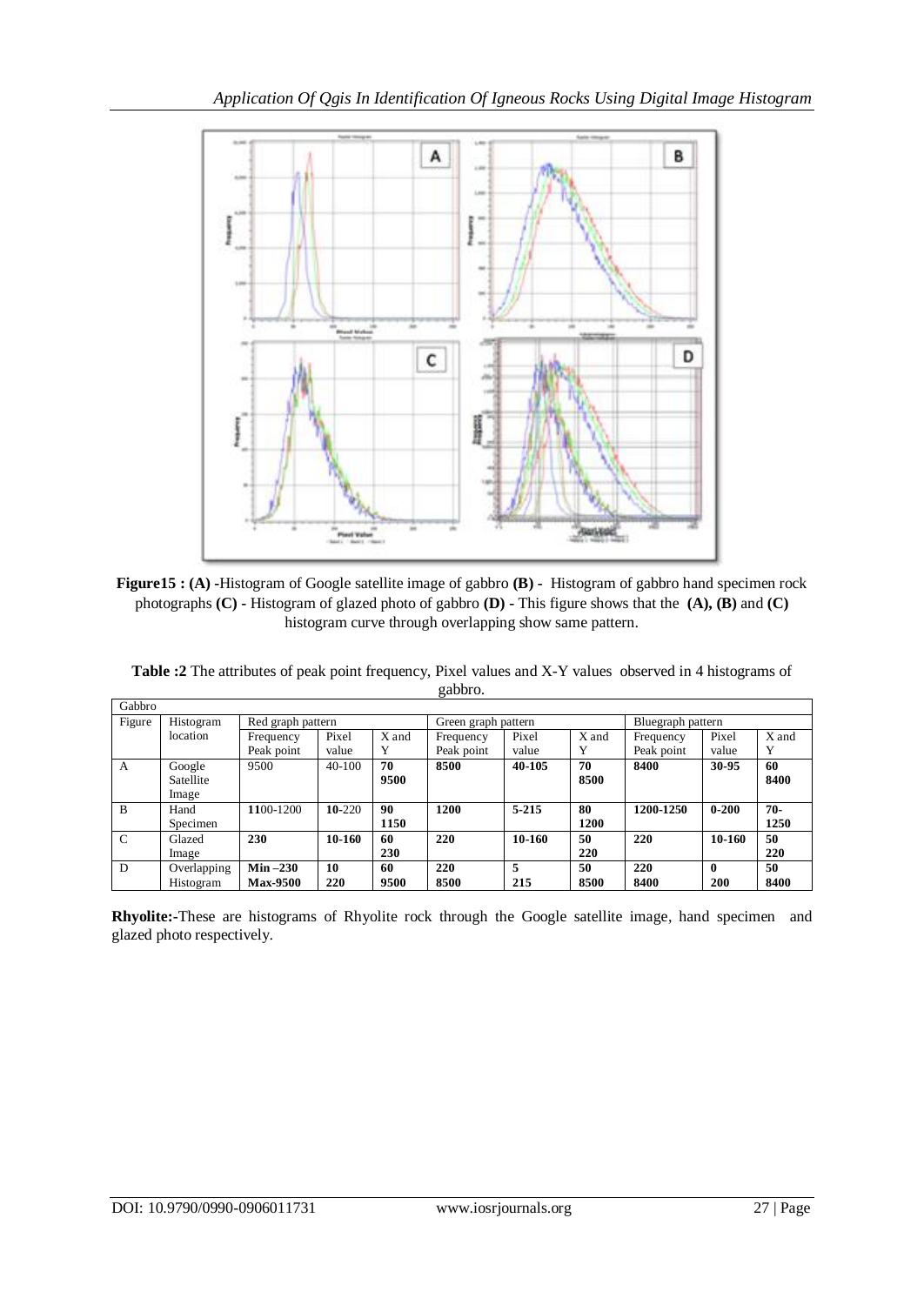



**Table :3** The attributes of peak point frequency, Pixel values and X-Y values observed in 4 histograms of rhyolite.

| Rhyolite      |                                |               |            |       |            |                     |       |            |                   |       |  |
|---------------|--------------------------------|---------------|------------|-------|------------|---------------------|-------|------------|-------------------|-------|--|
| Figure        | Histogram<br>Red graph pattern |               |            |       |            | Green graph pattern |       |            | Bluegraph pattern |       |  |
|               | location                       | Frequency     | Pixel      | X and | Frequency  | Pixel               | X and | Frequency  | Pixel             | X and |  |
|               |                                | Peak point    | value      | Y     | Peak point | value               | Y     | Peak point | value             | Y     |  |
| A             | Google                         | 2650          | $80 -$     | 170   | 2650       | $80 -$              | 170   | 2550       | $60 -$            | 140   |  |
|               | satellite image                |               | 200        | 2650  |            | 200                 | 2650  |            | 180               | 2550  |  |
| B             | Hand specimen                  | 66            | 130-       | 170   | 74         | $120 -$             | 165   | 77         | $120 -$           | 160   |  |
|               |                                |               | 200        | 66    |            | 190                 | 74    |            | 190               | 77    |  |
| $\mathcal{C}$ | Glazed image                   | 3750          | $115 -$    | 190-  | 3800       | $115 -$             | 185   | 3900       | $110-$            | 180   |  |
|               |                                |               | <b>250</b> | 3750  |            | 245                 | 3800  |            | 240               | 3900  |  |
| D             | Overlapping                    | <b>Min-66</b> | 80         | 66    | 74         | 80                  | 74    | 77         | 60                | 77    |  |
|               | histogram                      | max-3750      | 250        | 3750  | 3800       | 245                 | 3800  | 3900       | 240               | 3900  |  |

**Granite:-** These are histograms of granite obtained from the Google satellite image ,hand specimen and glazed photo respectively.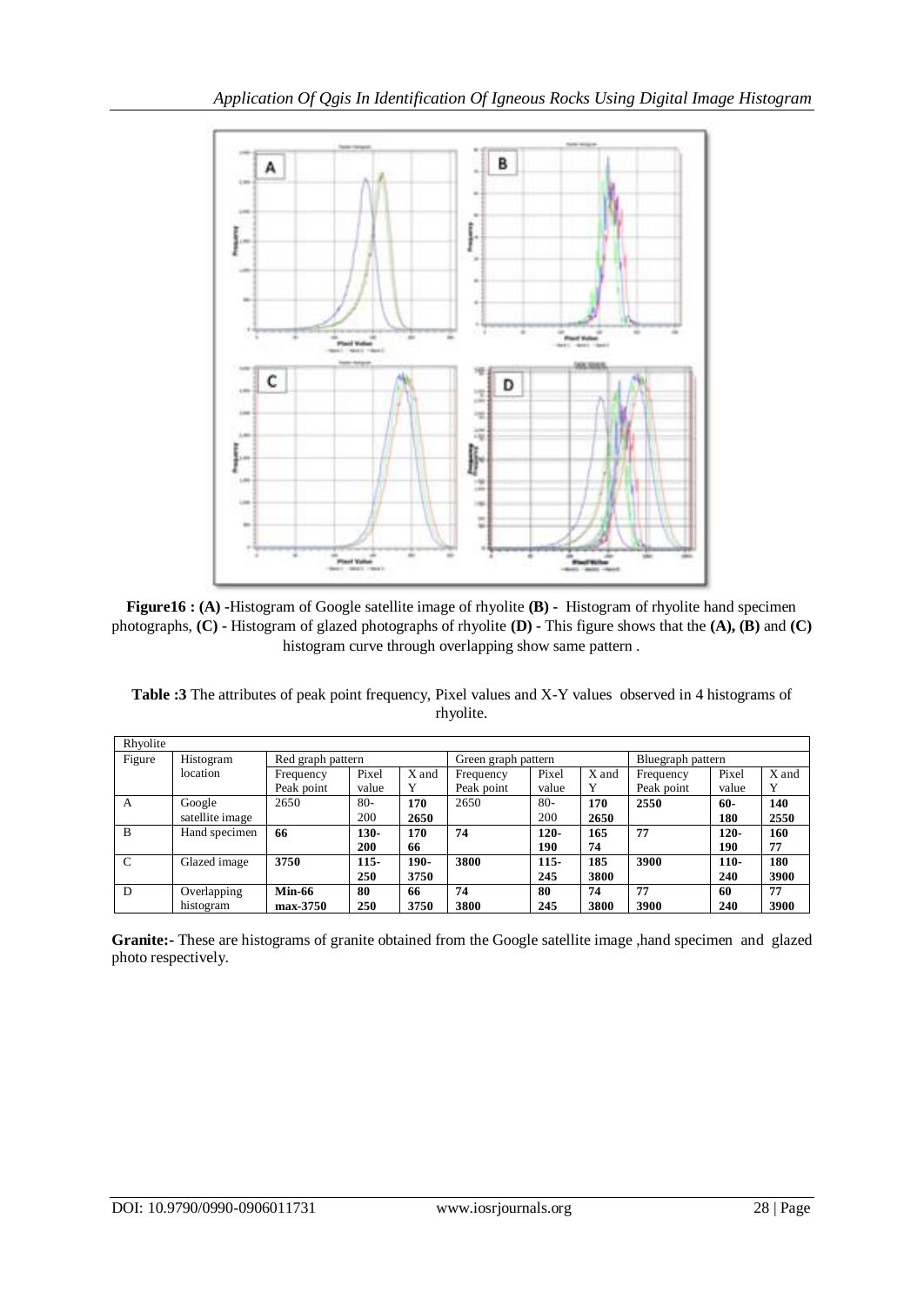

**Figure17 : (A) -**Histogram of Google satellite image of granite **(B) -** Histogram of granite hand specimen photographs **(C) -** Histogram of glazed photographs of granite **(D) -** This figure shows that the **(A), (B)** and **(C)** histogram curve through overlapping show same pattern .

| $\check{ }$<br>Granite |                              |                            |                |             |                            |                |             |                            |                |               |
|------------------------|------------------------------|----------------------------|----------------|-------------|----------------------------|----------------|-------------|----------------------------|----------------|---------------|
|                        |                              | Red graph pattern          |                |             | Green graph pattern        |                |             | Bluegraph pattern          |                |               |
| figure                 | Histogram<br>location        | Frequency<br>Peak<br>point | Pixel<br>value | X and<br>Y  | Frequency<br>Peak<br>point | Pixel<br>value | X and<br>Y  | Frequency<br>Peak<br>point | Pixel<br>value | X<br>and<br>Y |
| A                      | Google<br>satellite<br>image | 125                        | $105 -$<br>200 | 160-<br>125 | 115                        | $85 -$<br>170  | 140<br>115  | 145                        | 80-160         | 120<br>145    |
| B                      | Hand<br>specimen             | 4850                       | $45 -$<br>250  | 190<br>4850 | 4000                       | $40-$<br>235   | 135<br>4000 | 4000                       | $20 - 230$     | 120<br>4000   |
| $\mathsf{C}$           | Glazed<br>image              | 900                        | $80 -$<br>250  | 210<br>900  | 950                        | $60-$<br>220   | 170<br>950  | 900                        | 40-200         | 180<br>900    |
| D                      | Overlapping<br>histogram     | $Min-125$<br>Max-<br>4850  | 45<br>250      | 125<br>4850 | 115<br>4000                | 40<br>235      | 115<br>4000 | 145<br>4000                | 20<br>230      | 120<br>4000   |

**Table :4** The attributes of peak point frequency, Pixel values and X-Y values observed in 4 histograms of granite.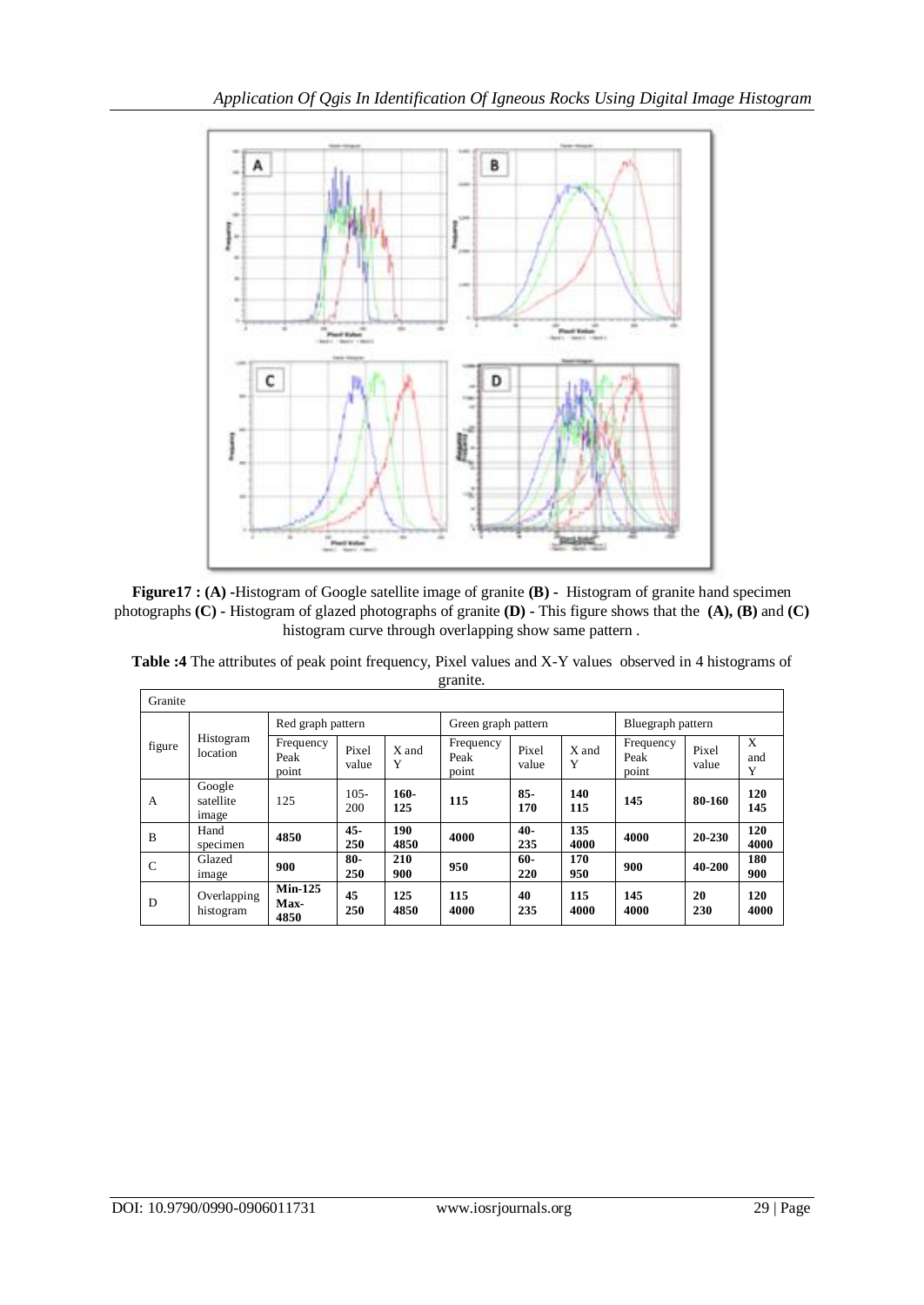

**Fig:18 (A)** Overlap histogram of basalt. **(B)** Overlap histogram of Gabbro **(C)** Overlap histogram of Rhyolite . **(D)** Overlap histogram of Granite.

## **IV. Discussion and Conclusion**

The histograms of photographs of hand specimens of rocks, glazed rocks and their satellite image were compared and it led to following observations

1. The rocks in their satellite image, hand specimen and glazed photo exhibit same pattern in histogram curve.

2. The equivalent rocks like basalt and Gabbro show similar pattern of histogram because the Basalt is volcanic equivalent of gabbro rock. Similarly, Rhyolite and Granite show similar histogram pattern.

3. The histogram of same rocks images, cropped in various sizes, are depicting similar pattern but different frequency.

It was found on the basis of study of histograms of gabbro, granite, basalt and rhyolite that the shape of histogram of images cropped from Google Earth and those from images of hand specimens of known rocks and photographs of glazed rocks taken from internet were showing high degree of resemblance.Thus application of QGIS and remote sensing can serve as an effective tool for identification ofigneous rocksafter development of standard dataset and application of necessary corrections.

## **Acknowledgement**

The authors are thankful to Prof. R. N. Singh, Principal, Govt. V.Y.T. PG Autonomous College, Durg (C.G.) for his encouragement and students of M.Sc. IV Semester Geology for their help. The authors also thank Prof. K. R. Hari, S.O.S. in Geology and WRM, Pt. R. S. University, Raipur for his encouragement and valuable suggestions during the preparation of this paper.

## **References**

- [1]. Blaschke, T., 2010: Object based image analysis for remote sensing. ISPRS journal of photogrammetry and remote sensing, 65 (1), 2-16.
- [2]. Burger, W. & Burge, M.(2008) Digital Image Processing ~ Processing An Algorithmic Introduction using Java Springer-Verlag, New York
- [3]. Guangpeng Fan, FeixiangChen,Danyu Chen, Yan Li,and Yanqi Dong.(2020).A Deep Learning Model for Quick and Accurate Rock Recognition with Smartphones.Mobile Information Systems Volume 2020, Article ID 7462524, 14 pages https://doi.org/10.1155/2020/7462524.
- [4]. https://crisp.nus.edu.sg/~research/tutorial/tmp/image.htm
- [5]. https://geology.com/rocks/basalt.shtml<br>[6]. https://geology.com/rocks/gabbro.shtm
- [6]. https://geology.com/rocks/gabbro.shtml
- [7]. https://geology.com/rocks/rhyolite.shtml
- [8]. https://medium.com/@rndayala/image-histograms-in-opencv-40ee5969a3b7
- [9]. http://www.scielo.org.co/scielo.php?script=sci\_arttext&pid=S0012-73532010000100012
- [10]. https://docs.qgis.org/2.8/en/docs/training\_manual/vector\_analysis/spatial\_statistics.html
- [11]. Jensen, J. R. 2005. Introductory Digital Image Processing (3rd Edition) (p. Chapter 9). Pearson Prentice Hall, Pearson Education Inc., Upper Saddle River NY.